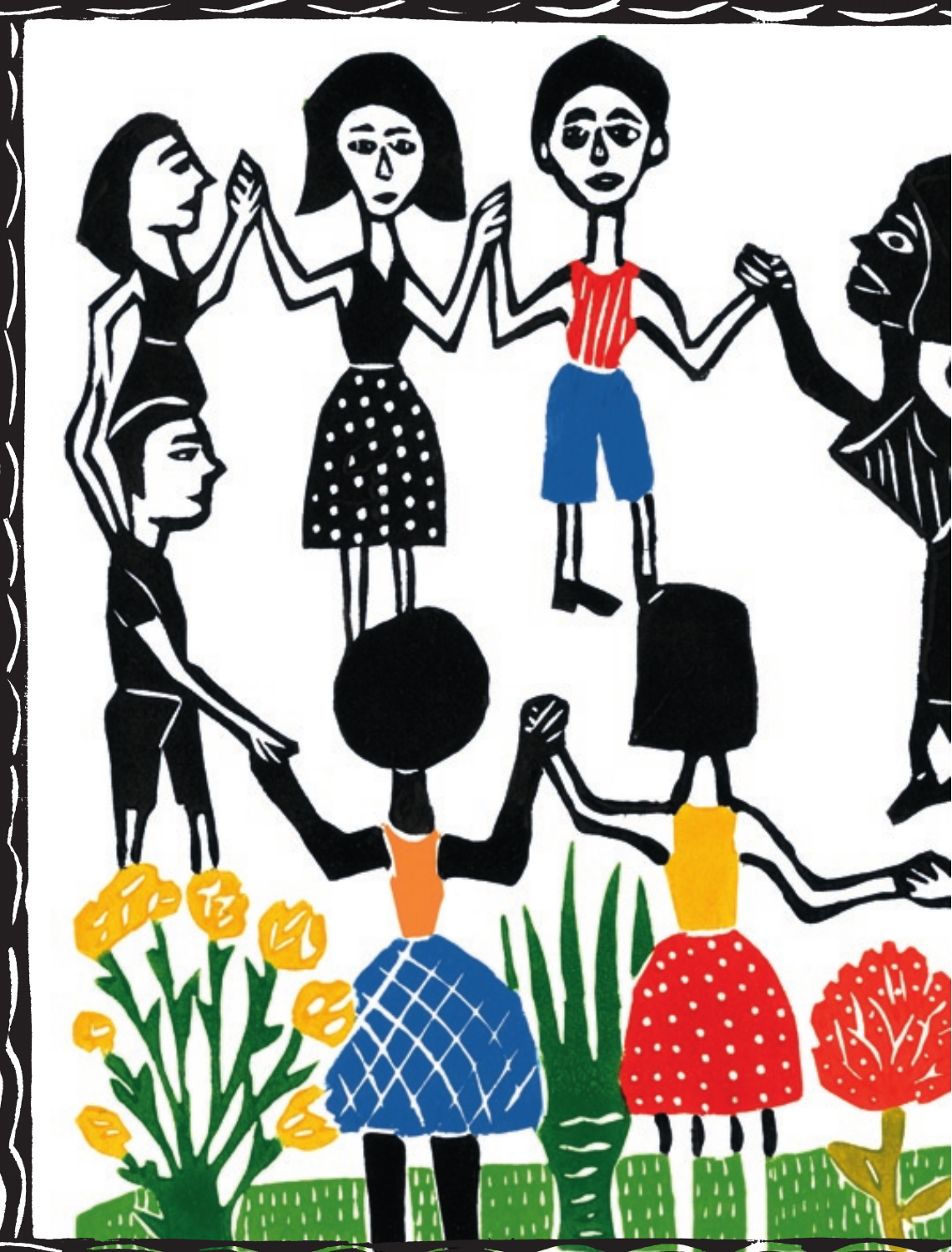# Social investment



ur companies have a long<br>tradition of pro bono worl tradition of pro bono work – providing creative services to charities at little or no cost. This work

can be invaluable, helping raise money and awareness for hundreds of good causes every year.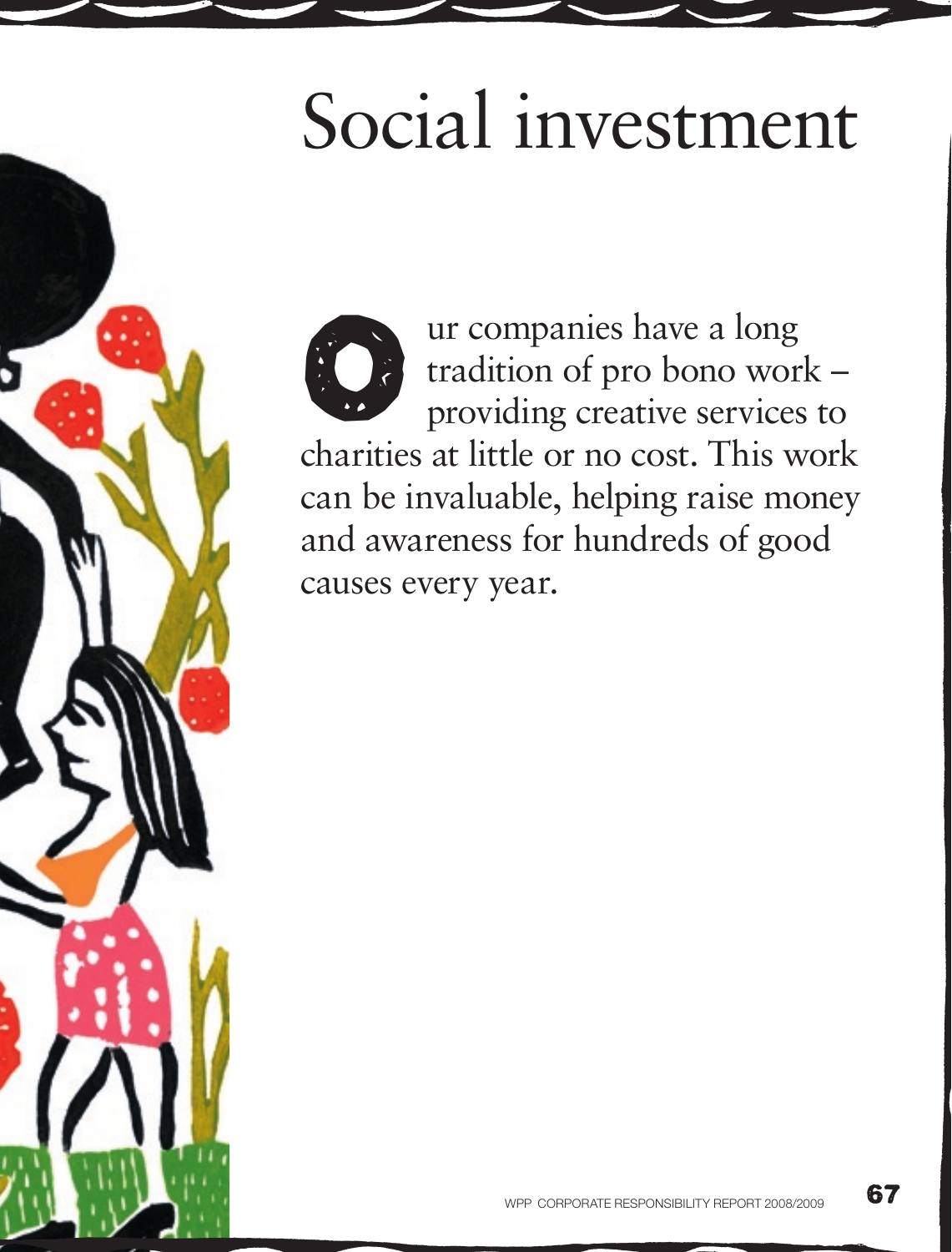

ro bono work also benefits WPP by showcasing our creative skills and ability to create compelling communications on a wide range of social and environmental issues. Our people gain a breadth of experience and the chance to contribute to their communities.

We also support charities through cash donations and employee volunteering.

Examples of recent visual pro bono work by our agencies are included in the pro bono showcase on pages 73 to 86 of this report.



# *In their own words*

**AF** WF is a long-standing pro bono partner for Ogilvy & Mather. Our team at Ogilvy & Mather Japan was asked by WWF to create a new website to raise awareness of global warming, increase membership and encourage donations to the charity.

We decided to base the website around images of polar bears. These amazing creatures are often used to symbolise the threat of global warming and can inspire strong emotions in people. However, just knowing about the dangers of climate change doesn't necessarily mean people will act. The site balanced facts about the threat of global warming with endearing images of the bears so that viewers would feel

affection for the bears, gradually learn more about their plight, and then be inspired to join WWF.

Everyone working on this project including the photographer, musician and technical staff at the production house did so for free. There was a great spirit and sense of common purpose. We were all there because we cared about polar bears and wanted to help WWF reach as many people as possible.

Before we began, we all knew about climate change and WWF, but working on this project has taught us much more about these issues and the steps we all need to take to save the planet.

Kaori Mochizuki Yoko Otsuka Hono Nakano Ogilvy & Mather, Japan





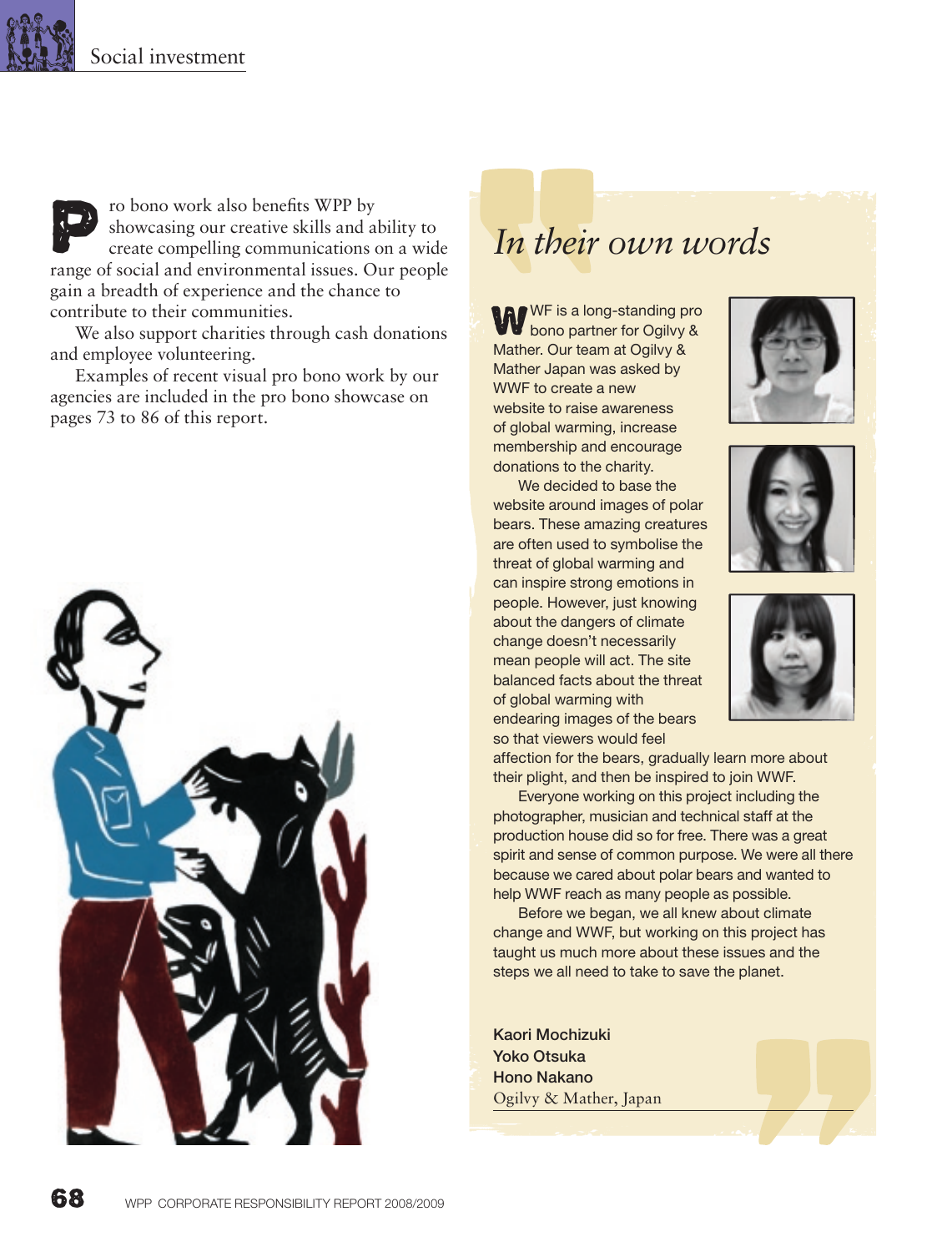

# *An external view*

nvironmental awareness in **China is on the rise but** many people still don't know what they can do to help tackle climate change. WWF's Earth Hour reminds everyone that small individual actions can make a big difference.



This is the first year WWF has promoted Earth Hour in China and we were determined to get more people involved. Ogilvy Advertising and Ogilvy PR gave us invaluable support in all aspects of the campaign from the creative ideas to media relations and launch events.

With their help, we developed a print ad featuring actress Li Bingbing, won a coveted spot on a popular reality TV show, and convinced the Olympic Park to turn off the lights at the iconic Bird's Nest stadium. These actions helped generate interest among a much wider audience and reach people who may not have previously got involved. One of the highlights for the whole team was being featured on the influential China Central Television 7:30 news program.

The project was a labour of love, with everyone working to tight schedules, over the holidays and on a small budget. We really appreciated the experience, commitment and enthusiasm Ogilvy brought to the project. Their expertise was invaluable in helping us generate levels of media coverage well above what we had hoped for.

# Xiaowei Su

Project Manager for Earth Hour China WWF

#### **Performance**

In 2008, the total value of our social investment was £14.6 million compared with £16.3 million in 2007. This is equivalent to 0.19% of revenue (2% of reported profit before tax) and includes direct cash donations to charities of £4.3 million and £10.3 million worth of pro bono work. These figures are based on fees the organisations would have paid for our work.

The reduction in pro bono work on last year is due to the worsening economic conditions which placed pressure on our companies to focus on fee-paying work.

In addition, WPP media agencies negotiated £13 million of free media space on behalf of pro bono clients.

# Social investment 2001-2008 £m



# Charitable donations 2008 %

| $\Box$ Local community<br>18 |  |
|------------------------------|--|
| Education<br>21              |  |
| $\Box$ Health<br>19          |  |
| Environment<br>3             |  |
| $\Box$ Arts<br>6             |  |
| Alcohol abuse<br>2           |  |
| Other                        |  |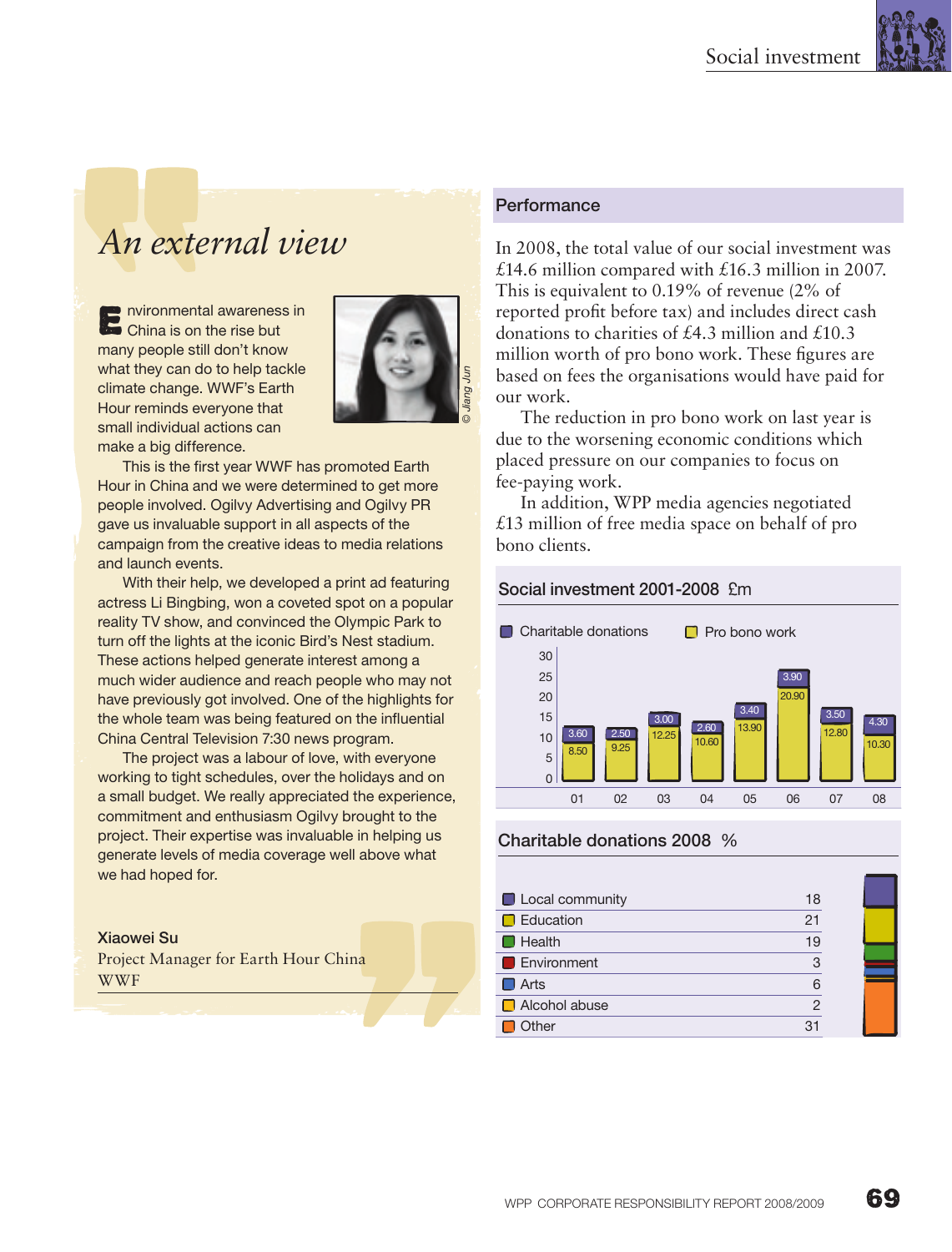# Pro bono work 2008 %

| $\Box$ Local community | 25 |  |
|------------------------|----|--|
| <b>Education</b>       | 11 |  |
| $\Box$ Health          | 19 |  |
| Environment            | Բ  |  |
| $\Box$ Arts            |    |  |
| $\Box$ Alcohol abuse   |    |  |
| Other                  | 30 |  |

# Charity donations

Collectively, the Group gave  $£4.3$  million to charity in 2008. Individual companies made donations to many organisations, benefiting projects that range from supporting the homeless to improving the health of children in developing countries.

# WPP: Parent company activities

WPP, the parent company, supports a range of charities, with a particular focus on education, the arts and young people. These include:

- Education Africa UK
- Gambian Education Development Trust
- INSEAD Trust for European
- Management Education

NABS (a charity which offers financial, practical and emotional support to those in the advertising industry)

- The London Business School
- The National Portrait Gallery
- The Paley Center for Media
- The Roundhouse Trust
- University of Oxford

Woodrow Wilson International Center For Scholars

WPP is also a member of:

 $\Box$  Business in the Community (an organisation that promotes responsible business practice) **Employers Forum on Disability** 

Media Trust (which provides media support to over 5,000 charities)

■ The Institute of Business Ethics

For a number of years, donations from WPP have been used to support the Lower Basic School in Sanyang village and the regional health clinic at Medina Salaam, both in Gambia. During 2008 WPP funding provided PCs and laptops for the school's internet centre and enabled the school to join the Eden Project Gardens for Life. This program educates children about basic biology and plant nutrition and enables them to share their experiences with other schools around the world over the internet. An acre of local land has been reclaimed and turned into gardens for the school. The funding has also covered new gardening equipment and seeds for the first year's crops. During 2009 the live internet feed will be established from the school garden and classrooms, enabling the children to keep in touch with their partner schools.

# Employee volunteering

Many of our people volunteer in their local community, organise fundraising events or use their skills to benefit charitable causes. This can help increase job satisfaction and boost morale.

Many of our companies support this activity by giving employees paid time off to volunteer or by organising team volunteering events. Recent examples include:

■ Bates 141 raised money to help the victims of the Sichuan earthquake. The proceeds went to the rebuilding of Hong Qi School.

BM US is a National Partner for the Leukaemia & Lymphoma Society's Annual Light the Night Walk. Employees from all US offices participate by raising money for the LLS and taking part in the walk, which is held every autumn.

■ CommonHealth participated in a toy collection benefiting Hale House. This is a non-profit organisation dedicated to building better futures for children and families in need of 24-hour infant and toddler residential care.